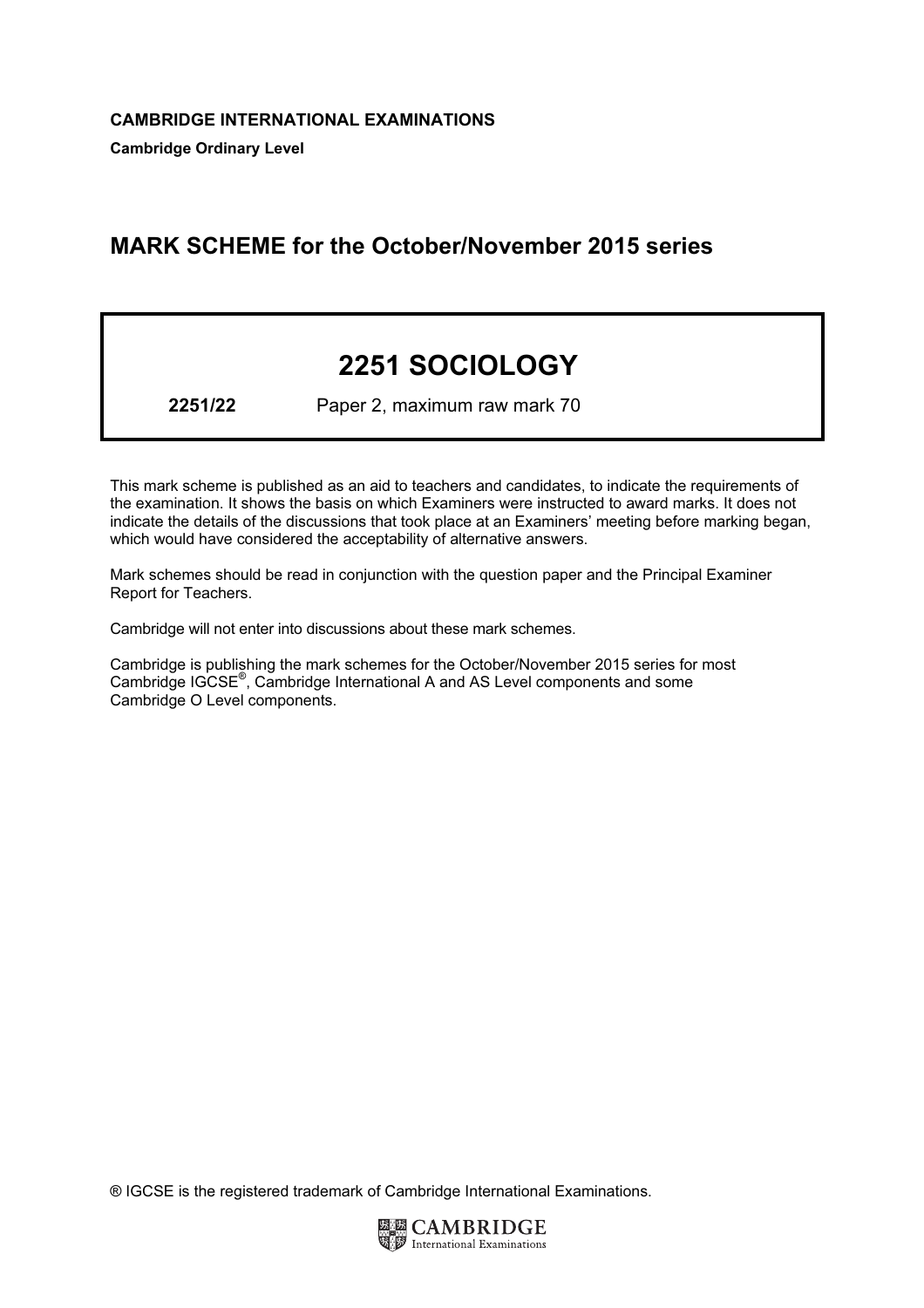| Page 2 | <b>Mark Scheme</b>                        | <b>Syllabus</b> | Paper |
|--------|-------------------------------------------|-----------------|-------|
|        | Cambridge O Level - October/November 2015 | 2251            | 22    |

### Section A: Family

1 There are many different types of family seen in modern industrial societies today, one of which is the beanpole family. Families perform a range of roles and functions for the individual and society.

### (a) What is meant by the term 'beanpole family'? [2]

A narrowly extended family (vertical) often containing four or five generations.

 One mark for partial definition, e.g. an extended family/kids, parents, grandparents and great-grandparents.

 Two marks for clear definition e.g. a family that is narrowly extended vertically/several generations living together with small numbers in each generation.

### (b) Describe two types of family, other than beanpole. [4]

Candidates will be expected to describe two types of family.

Possible answers:

- **Extended**
- Nuclear
- Lone parent
- **Reconstituted**
- Boomerang
- Same sex
- Cereal packet
- **Symmetrical**
- Other reasonable response.

 One mark for each type correctly identified (up to maximum of two). One mark for each type that is developed (up to a maximum of two).

### (c) Explain how the family acts as an agency of primary socialisation. [6]

 Candidates need to show an understanding of how the family acts as an agency of primary socialisation.

Possible answers:

- Acts as the gatekeeper who introduces children to other agents of socialisation
- Family as the main care givers and first social group children interact with
- Learning the basics, essential skills and knowledge
- Learning social norms and values
- Negative and positive sanctions
- Deliberate instruction
- Role models and imitation
- Manipulation and canalisation
- Other reasonable response.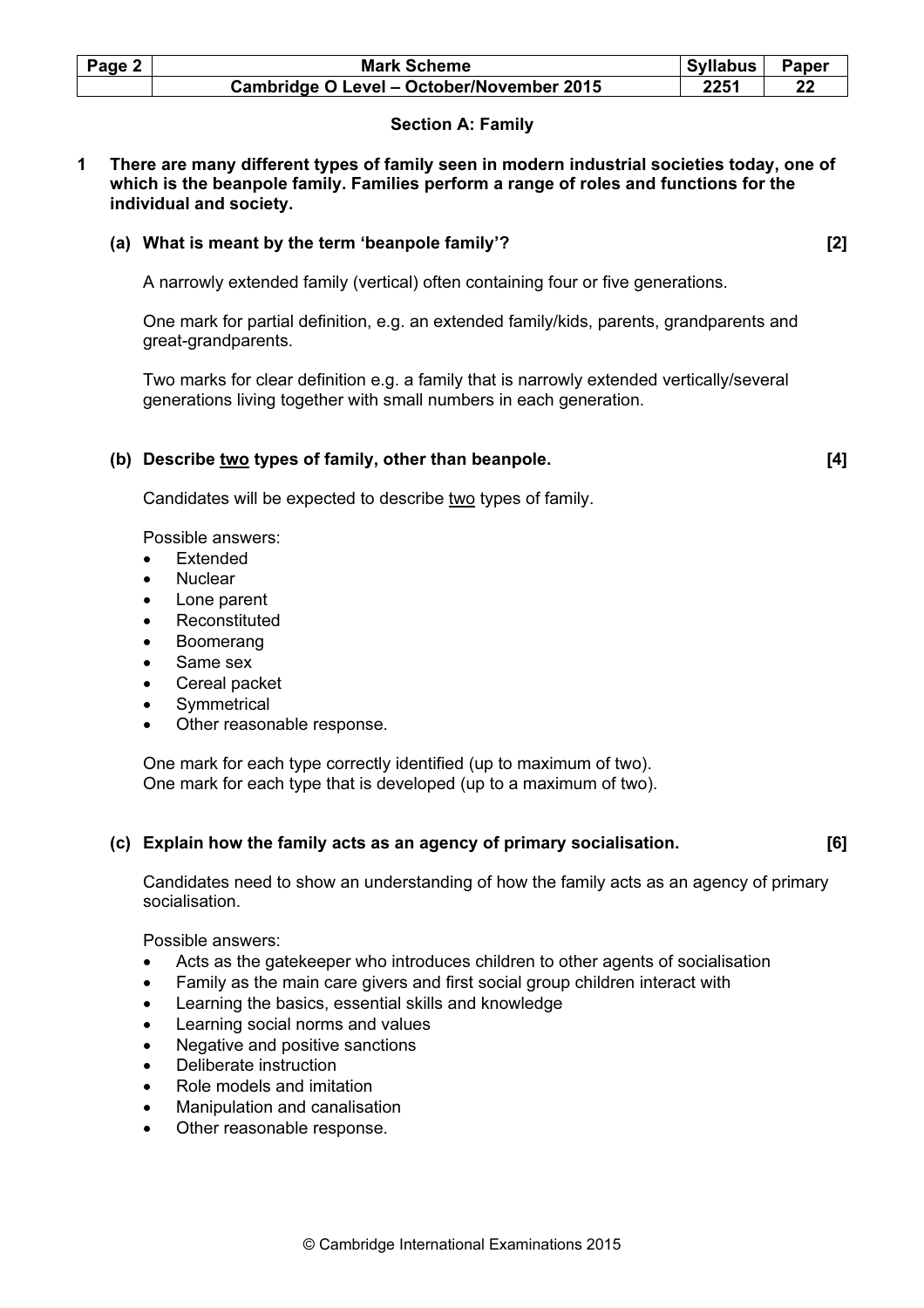| Page $3$ | <b>Mark Scheme</b>                        | Syllabus | <b>Paper</b> |
|----------|-------------------------------------------|----------|--------------|
|          | Cambridge O Level - October/November 2015 | 2251     | 22           |

No creditworthy response.

 $Band 1$  (1–3) Answers in this band will show only a limited awareness of how the family acts as an agent of primary socialisation e.g. teaches children how to behave. Responses may be short and un/under developed. At the bottom of the band (1 mark), expect one weak point. Higher in the band (2–3 marks), candidates may offer more than one weak point, but there may be a tendency towards simplistic answers, engaging with sociological ideas without using sociological language.

 $Band 2$  (4–6) A clear and accurate explanation, showing good sociological knowledge and understanding of how the family acts as an agent of primary socialisation. Sociological terms and concepts should be expected e.g. the family use positive and negative sanctions to teach children right from wrong and to ensure conformity. This would be followed by an explanation of factors leading to this. At the bottom of the band, the range of points covered may be narrow or lack detail. Higher in the band, answers will cover more than one factor in a well-developed way or cover several factors in less detail.

### (d) Explain why some marriages end in divorce. [8]

 Candidates should show awareness of the various social and legal factors which may lead a marriage to end in divorce.

Possible answers:

- Divorce rates have increased as it has become easier and cheaper to get divorced in many societies
- Changing attitudes to divorce has made it more acceptable with less of a social stigma
- In a secular society divorce is no longer seen as a sin
- People expect more from marriage today and so are less likely to settle for an 'empty shell' marriage
- Changing role of women in society means women have more independence are less dependent on men financially and socially
- Privatisation of the family means there is less pressure from wider family to stay together
- Having fewer or no children makes divorce an easier prospect
- Longer life expectancy means people expect more from their marriage
- Women are unwilling to accept patriarchal marriages/abuse etc. Feminism
- Other reasonable response.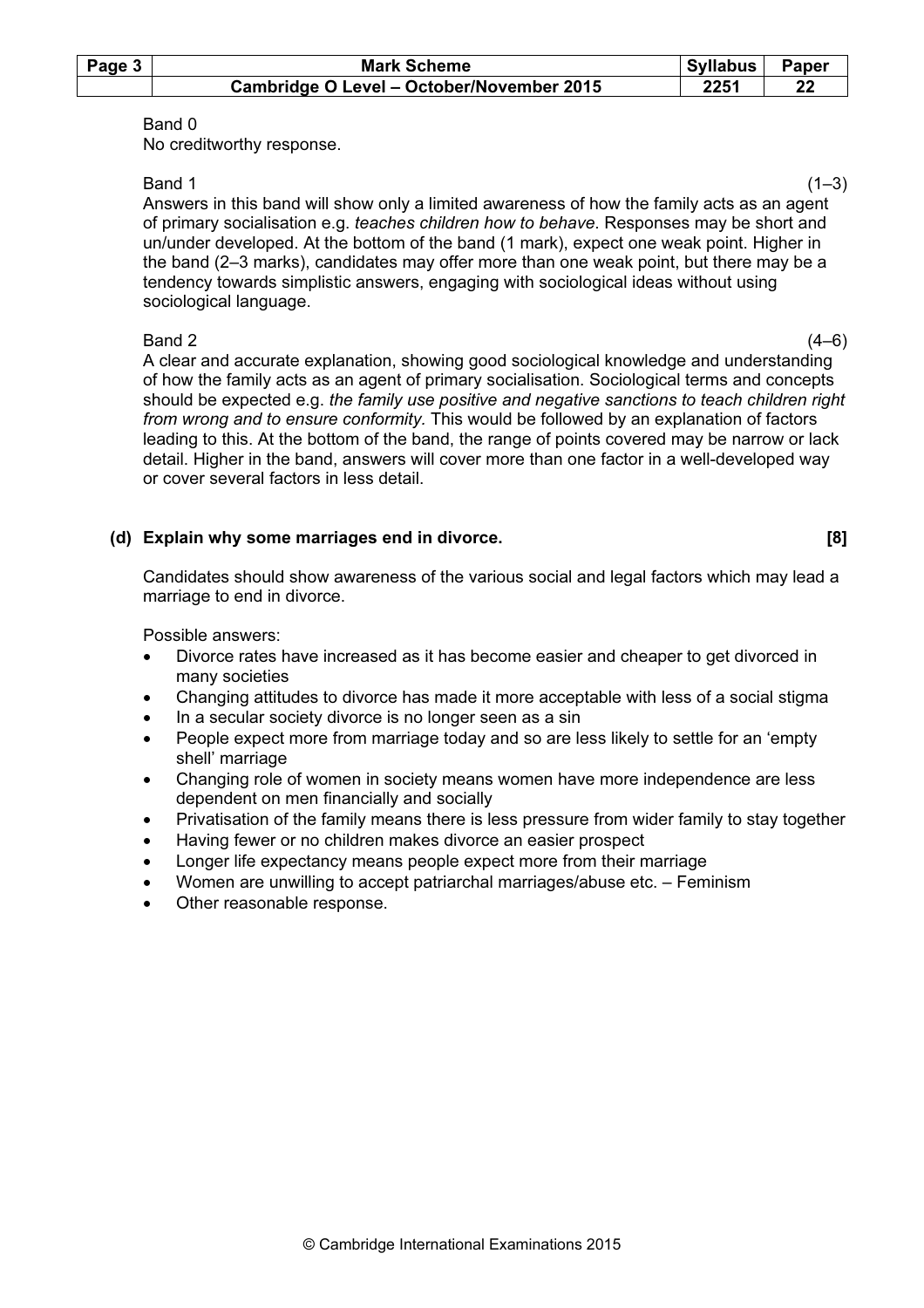| Page 4 | <b>Mark Scheme</b>                        | Syllabus | Paper |
|--------|-------------------------------------------|----------|-------|
|        | Cambridge O Level - October/November 2015 | 2251     | 22    |

No creditworthy response.

 $Band 1$  (1–3) Answers in this band will show only a limited awareness of why some marriages end in divorce. A tendency to description is likely. Responses may be short and undeveloped e.g. 'cheap and easy' stated without explanation. Sociological terms and concepts are unlikely to be used. At the bottom of the band (1 mark), expect one weak point. Higher in the band (2–3 marks), candidates may offer more than one weak point.

 $Band 2$  (4–6) Answers in this band will show basic sociological knowledge and understanding of why some marriages end in divorce and reasons for this. Responses may be underdeveloped and lacking in range e.g. marriages end in divorce because it is not seen as a bad thing anymore. Divorce is easier for women because now they have jobs and their own money. At the bottom of the band, candidates are unlikely to use sociological terms and concepts accurately. Higher in the band, candidates may be beginning to use sociological terms and concepts with greater accuracy. However, some aspects of the answer may only be partially developed/explained.

 $Band\ 3$  (7–8) Answers in this band will show good sociological knowledge and understanding of why some marriages end in divorce and will be well developed and explained e.g. in a secular society there is no longer any social stigma attached to divorce meaning it is easier and more acceptable to do. Legally, divorce has never been cheaper or easier to achieve and can even be done in a DIY fashion these days. Due to increased life expectancy people are less willing to settle for an 'empty shell' marriage and have higher expectations, often fuelled by the media. They can then expand on the explanation of these and other factors as necessary. Sociological terms and concepts will be used accurately overall. Answers will be well focused on the question and there will be a range of reasons presented. At the top of the band explanations will be clear throughout.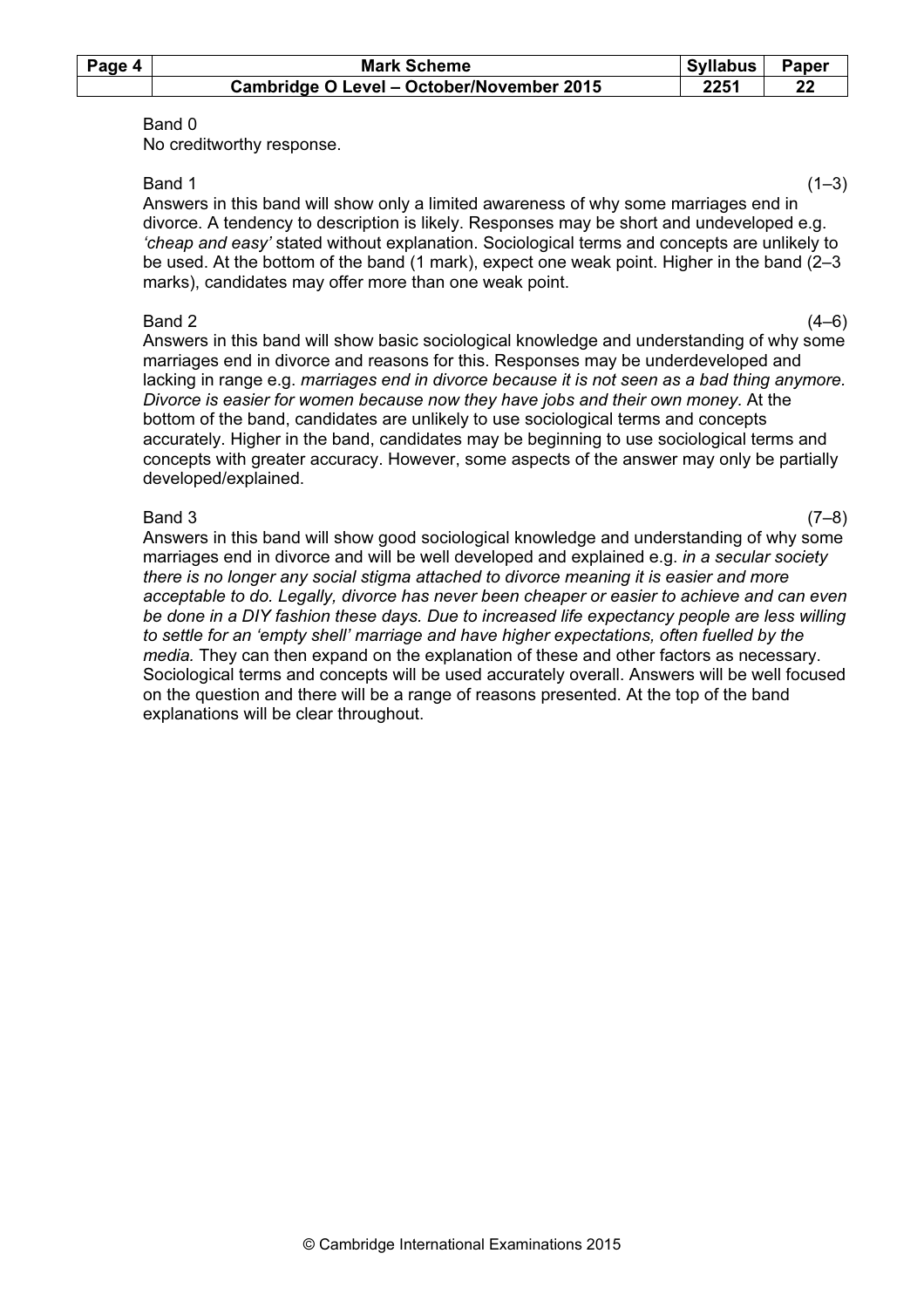| Page 5 | <b>Mark Scheme</b>                        | Syllabus | <b>Paper</b> |
|--------|-------------------------------------------|----------|--------------|
|        | Cambridge O Level - October/November 2015 | 2251     | 22           |

### (e) To what extent is family life today child-centred? [15]

 Candidates should show awareness of the complexity and diversity of family life and the role of children within families.

Possible answers:

For

- Increased rights for children in society
- A more affluent society means there is more money to spend on children i.e. toys, days out, education etc.
- Increased parental supervision due to high levels of fear for children's safety
- Involvement in childcare by both mothers and fathers today more symmetrical families
- Children today now have a greater say in the decision making process
- Rise of one child families (one child policy in China) meaning lots of time can be spent on that child
- Extending the period of childhood e.g. via increasing time spent in education
- Other reasonable response.

### Against

- 'Cared for children' children not living in a family
- Examples of non-socialised children
- The dark side of the family  $-$  child abuse, neglect etc.
- Dual worker families mean children spend less time with their parents
- Increasing number of people choosing to remain childless
- Increasing rates of divorce and separation and increasing numbers of lone parents
- Social class differences i.e. middle class children tend to be better off
- Ethnic differences i.e. children in Asian communities are more likely to be part of extended families
- Gender differences i.e. belief in some societies that female children are not as valued as male children
- Other reasonable response.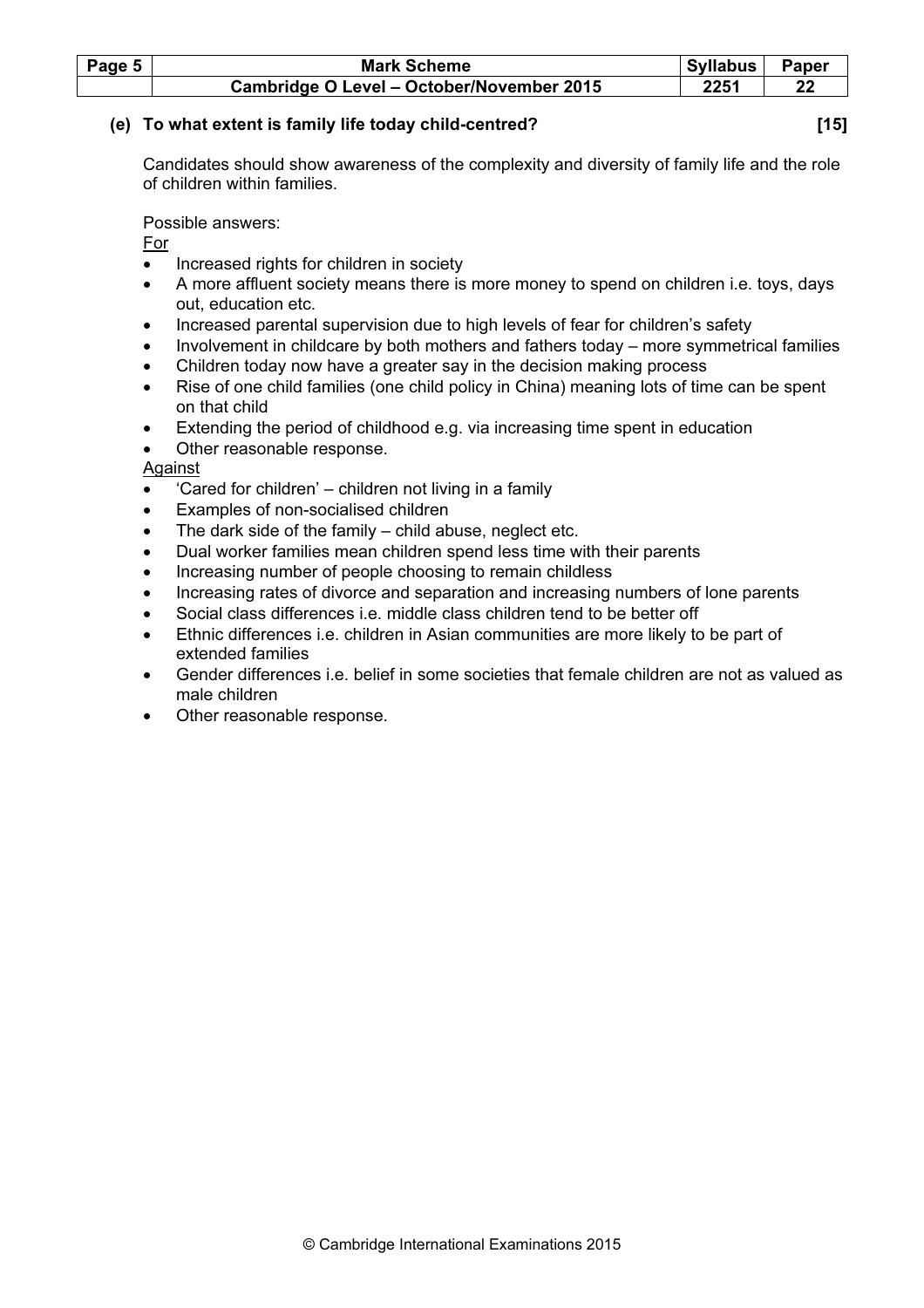| Page 6 | <b>Mark Scheme</b>                        | <b>Syllabus</b> | Paper |
|--------|-------------------------------------------|-----------------|-------|
|        | Cambridge O Level - October/November 2015 | 2251            |       |

No creditworthy response.

 $Band 1$  (1–4) Answers in this band may be vague and largely based on common sense showing limited knowledge of whether family life today is child-centred. Use of sociological terms or concepts is very unlikely. Responses may be short, undeveloped and one-sided e.g. more money is spent on children today. Lower in the band (1–2 marks), expect one or two weak points. Higher in the band (3–4 marks), candidates may offer more than two points or provide a weak definition of key terms, e.g. child-centred is where the child is the most important thing in the question.

 $Band 2$  (5–8) In this band candidates will show some basic knowledge of whether family life today is childcentred. Alternatively, they may offer an answer which is list-like in nature but there will be no real attempt to assess the issues raised by the question. There may be limited/some use of sociological terms or concepts. Responses may be underdeveloped and lack range. Answers may be simplistic and two-sided responses are unlikely e.g. children today have more of a voice in family life and are given responsibilities in the home i.e. housework. Lower in the band, the response will be rather narrow in the points covered and there will be little development. Higher in the band, more points will be covered and there will be limited development of some points. Alternatively, a list-like answer with little development covering both sides of the argument may score up to 8 marks.

A one-sided answer cannot score higher than 8 marks.

 $Band\ 3$  (9–12) Answers in this band will show good sociological knowledge and understanding of whether family life today is child centred. Sociological terms and concepts will be used with greater accuracy and/or frequency. For the most part, answers will be well developed, focused on the question and there will be a range of points presented. Candidates may say that e.g. Children are seen to be vulnerable and in need of protection and so are heavily supervised by their parents, particularly in the light of media moral panics. However, child abuse also occurs in some families. There will be a two-sided response but this may be unbalanced. At the bottom of the band, candidates may provide a narrower range of well-developed points. At the top of the band, expect a wider range of points and clear focus on the question.

 $Band 4$  (13–15) Answers in this band will show excellent knowledge and understanding of whether family life today is child centred. There will be a strong grasp of the argument as well as accurate and frequent use of sociological terms and concepts. Answers will be well developed, clearly focused on the question and discuss a wide range of points. Responses will be two-sided and balanced. At the bottom of the band (13 marks), the answer may lack a specific conclusion. Higher in the band, there will be a clear attempt to offer an assessment of the 'To what extent...?' part of the question through a focused conclusion. Candidates should show consideration of points for and against the debate, citing some of the examples given.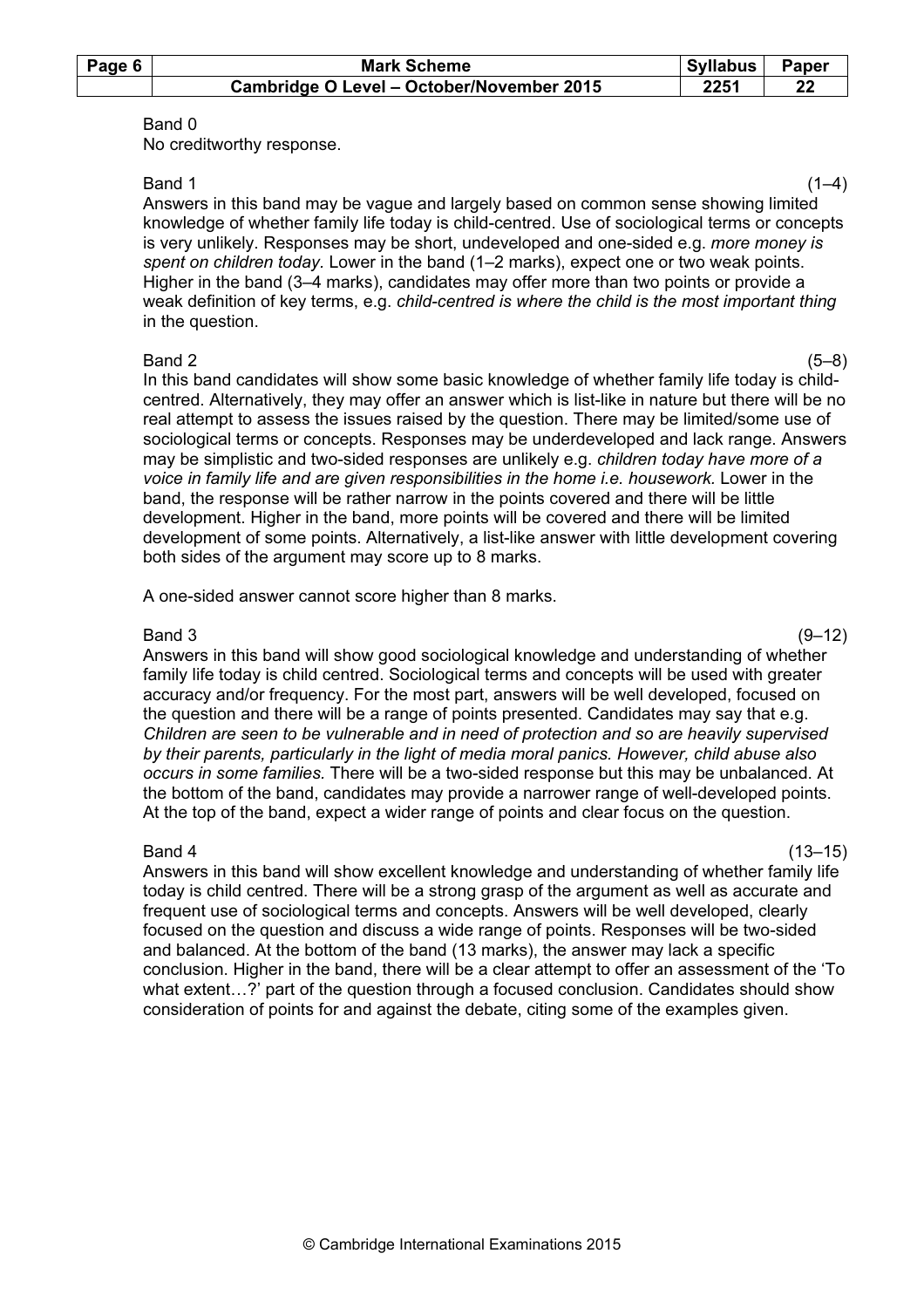| Page 7 | <b>Mark Scheme</b>                        | Syllabus | <b>Paper</b> |
|--------|-------------------------------------------|----------|--------------|
|        | Cambridge O Level - October/November 2015 | 2251     |              |

### Section B: Education

### 2 In schools there is both an official curriculum and a hidden curriculum. Sociologists believe that these are both important in determining life chances for individuals.

### (a) What is meant by the term 'hidden curriculum'? [2]

 Attitudes and behaviour which are taught through the school's organisation and teachers' attitudes but which are not part of the formal time-table and not planned.

One mark for partial definition e.g. what you learn when you're not in lessons.

 Two marks for clear definition e.g. the learning of society's norms and values, respect for authority, punctuality and gender roles.

### (b) Describe two functions of education. [4]

Candidates will describe two different functions of education.

Possible answers:

- To help individuals achieve qualifications and so go into appropriate careers
- Functionalists believe that education is crucial in order to have a smooth running society
- The economic role schools teach the skills and knowledge needed in society
- The socialisation role  $-$  schools teach children the norms and values of society
- The selective role education sorts out which people should be doing which role/job in society so that the best people are doing the most important jobs
- The social control role schools teach discipline, respect and punctuality to students
- Marxist view to perpetuate capitalism through the unequal class structure and hierarchy
- Feminist view to perpetuate patriarchy through teaching of traditional gender roles
- To facilitate social mobility e.g. a working class student able to attend university and get a well-paid job
- Other reasonable response.

One mark for each point correctly identified (up to maximum of two).

One mark for each point that is developed (up to a maximum of two).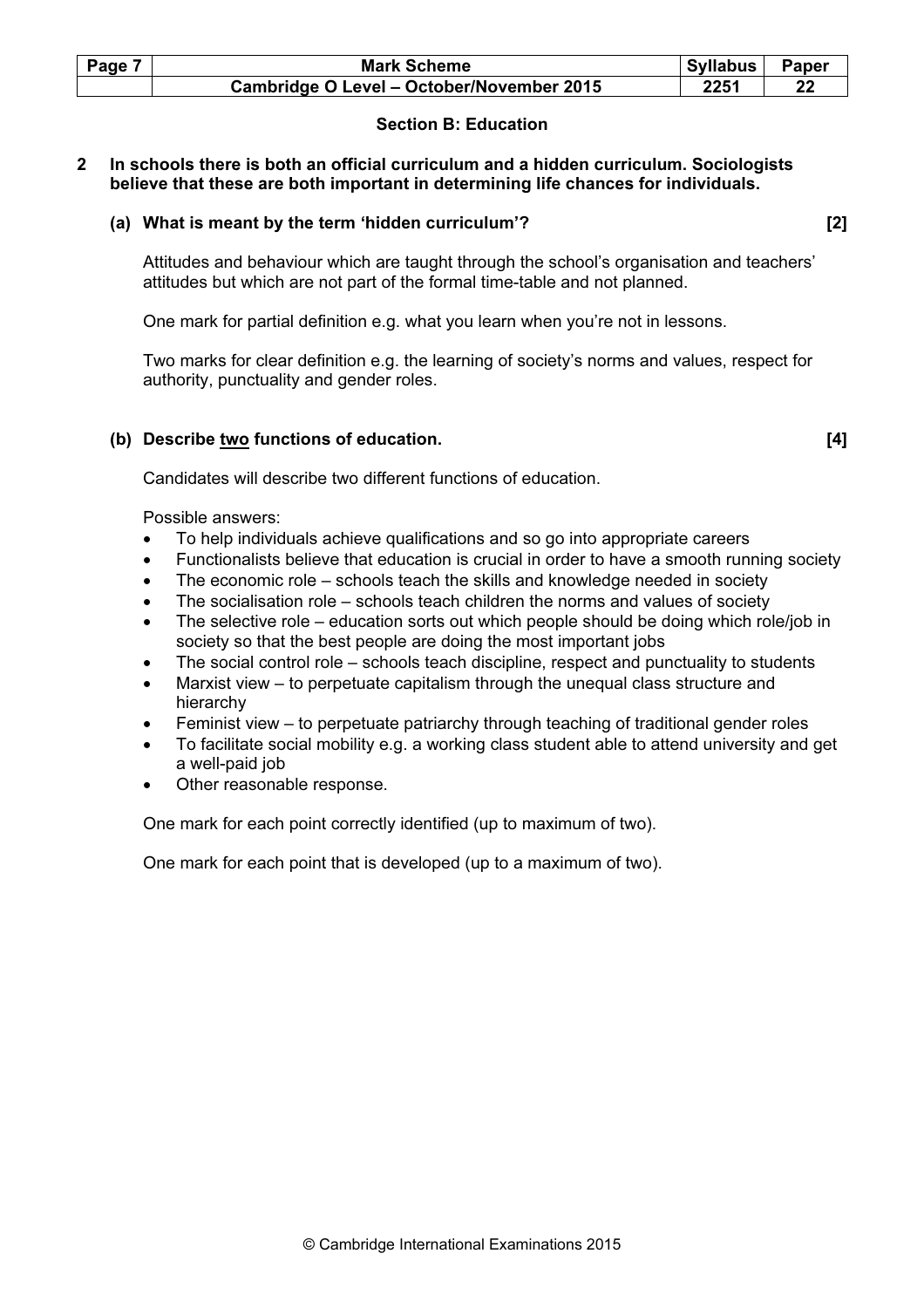| Page 8 | <b>Mark Scheme</b>                        | Syllabus | Paper |
|--------|-------------------------------------------|----------|-------|
|        | Cambridge O Level - October/November 2015 | 2251     |       |

### (c) Explain how state schools are different to private schools. [6]

 Candidates should show an understanding of the difference between state and private schools.

Possible answers:

- State schools are funded by the Government, private schools are paid for by parental fees
- Class sizes tend to be smaller in private schools than state schools
- Exam results are typically better in private schools than state schools
- State schools are typically open to all (comprehensive), private schools often select students based on academic ability and/or ability of parents to pay for an education
- State schools are regulated by the Government, private schools have more freedom in terms of what they deliver, how they do so and the curriculum they follow
- An extensive range of extra-curricular activities are typically available at private schools which students would be unlikely to be able to access in state schools i.e. rowing
- With more money coming in, private schools are likely to have better and more up to date facilities than state schools
- Uniform is often much stricter and more traditional in private schools
- Some private schools may have their students boarding there (living there in term time) this does not usually happen in state schools
- Other reasonable response.

### Band 0

No creditworthy response.

 $Band 1$  (1–3) Answers in this band will show only a limited awareness of how state schools are different to private schools e.g. you have to pay to go to private schools. Responses may be short and underdeveloped or undeveloped. At the bottom of the band (1 mark), expect one weak point. Higher in the band (2–3 marks), candidates may offer more than one weak point, but there may be a tendency towards simplistic answers, engaging with sociological ideas without using sociological language.

 $Band 2$  (4–6) A clear and accurate explanation showing good sociological knowledge and understanding of how state schools are different to private schools. Sociological terms and concepts should be expected e.g. teacher expectations, hierarchy, elitism etc. This would be followed by explanation of factors leading to this. At the bottom of the band, the range of points covered may be narrow or lack detail. Higher in the band, answers will cover more than one factor in a well-developed way or cover several factors in less detail.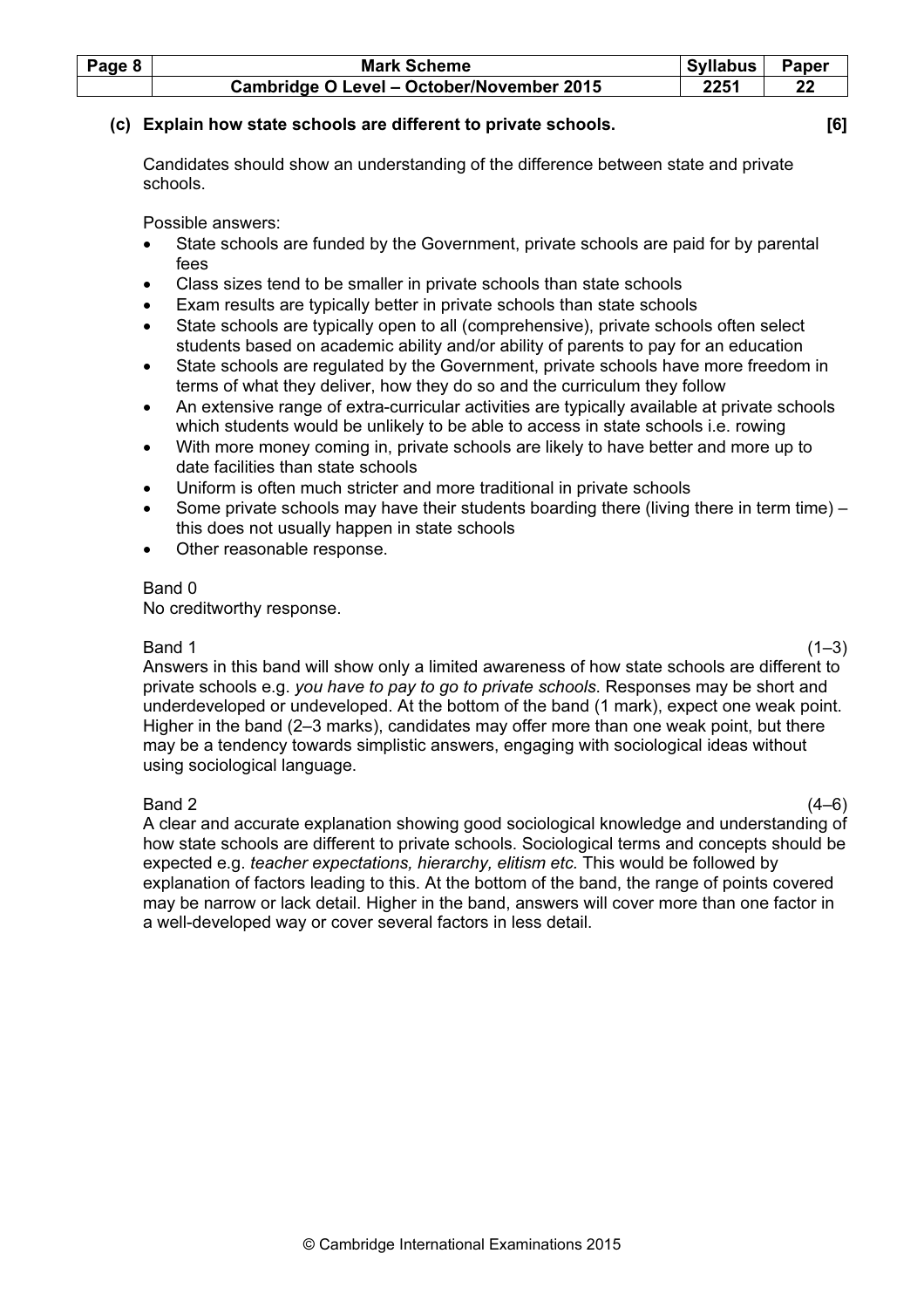| Page 9 | <b>Mark Scheme</b>                        | <b>Syllabus</b> | Paper |
|--------|-------------------------------------------|-----------------|-------|
|        | Cambridge O Level - October/November 2015 | 2251            |       |

### (d) Explain why setting and streaming are thought to affect a person's life chances. [8]

 Candidates should show understanding of the various reasons why setting and streaming may affect life chances. They will probably consider educational achievement in doing so. These affects may be either positive, negative or both. Candidates do not have to discuss setting and streaming individually within their responses.

Possible answers:

- Allows the brightest students to be stretched and challenged to achieve the highest grades and thus access the 'top' jobs
- Those in the lower sets (often the working class and ethnic minorities) typically do not perform well which limits their life chances
- Teacher expectations and labels according to the set/stream of the student selffulfilling prophecy will affect life chances either positively or negatively
- Middle class/ethnic majority students typically end up in the higher sets and thus have better life chances
- High flyers are held back in mixed ability classes which may affect their life chances
- Further and higher education places are dependent on grades achieved at school and thus if being in lower/higher sets or streams has affected this then life chances will be similarly affected
- Behaviour is often worse in the lower sets and streams and this may hamper learning and progress and so affect life chances
- Other reasonable response.

### Band 0

No creditworthy response.

 $Band 1$  (1–3) Answers in this band will show only a limited awareness of why setting and streaming may affect educational achievement. Candidates may not understand what is meant by setting and/or streaming. A tendency to description is likely. Responses may be short and undeveloped e.g. splitting students up stated without explanation. Sociological terms and concepts are unlikely to be used. At the bottom of the band (1 mark), expect one weak point. Higher in the band (2–3 marks), candidates may offer more than one weak point.

 $Band 2$  (4–6) Answers in this band will show basic sociological knowledge and understanding of why setting and streaming may affect educational achievement and reasons for this. Responses may be underdeveloped and lacking in range. Answers may concentrate on factors such as matching teaching to ability and to jobs later on. At the bottom of the band, candidates are unlikely to use sociological terms and concepts accurately. Higher in the band, candidates may be beginning to use sociological terms and concepts with greater accuracy. However, some aspects of the answer may only be partially developed/explained.

### $Band\ 3$  (7–8)

 Answers in this band will show good sociological knowledge and understanding of why setting and streaming may affect educational achievement and will be well developed and explained e.g. answers may show awareness of teacher expectations, labelling, self-fulfilling prophecy, selection etc. They can then expand on the explanation of this and other factors as necessary. Sociological terms and concepts will be used accurately overall. Answers will be well focused on the question and there will be a range of reasons presented. At the top of the band explanations will be clear throughout.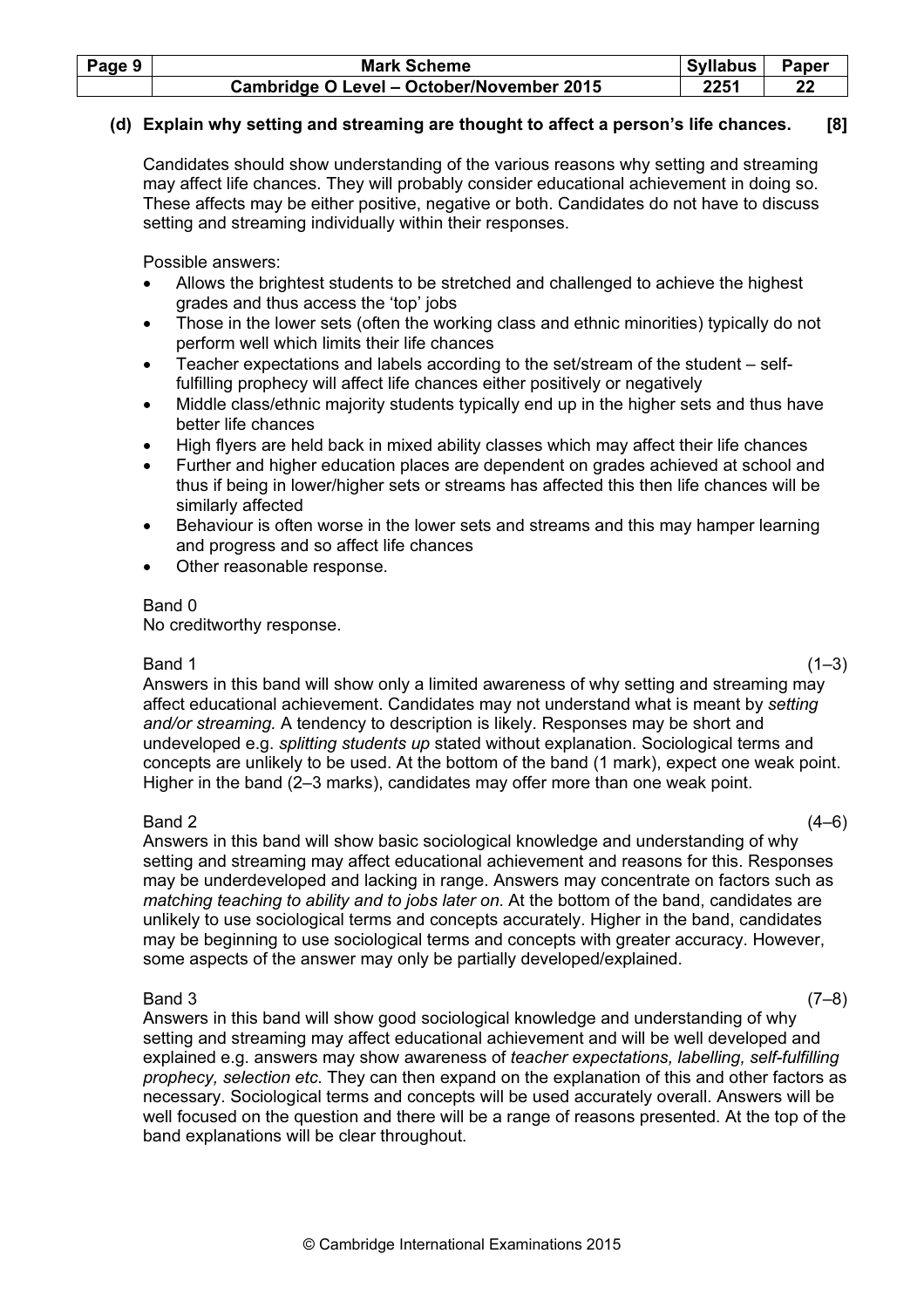| Page $10$ | <b>Mark Scheme</b>                        | Syllabus | <b>Paper</b> |
|-----------|-------------------------------------------|----------|--------------|
|           | Cambridge O Level - October/November 2015 | 2251     |              |

### (e) To what extent is education meritocratic? [15]

 Candidates should show an awareness of the various factors that may make education meritocratic.

 Meritocracy – social and occupational positions in society are achieved through hard work and merit i.e. educational qualifications, talent and skill.

Possible answers:

For

- Functionalist arguments that education allows individuals to reach the level they deserve e.g. if you work hard you will succeed
- Equal opportunities legislation (gender, ethnicity, class, disability)
- National curriculum means all students follow the same curriculum and have the same opportunities to do well
- Compensatory education to make up for any social inequalities
- Extra resources in deprived areas
- Some pupils from deprived areas achieve really well in education
- Possibilities for social mobility mean students can move up or down the social hierarchy
- Comprehensive schools are for students of all abilities and social backgrounds
- Other reasonable response.

Against

- Marxist arguments that schools merely reproduce ascribed inequalities
- Discussion of elements of the hidden curriculum that may reinforce inequalities e.g. gender roles and stereotypes
- Other factors such as parental and teacher expectations affect how well a student does in education
- Quality of the school and the teaching affects educational performance of students
- The higher your social class position, the better a student does in education
- Some ethnic minority groups do not do well in education
- Gender differences in educational achievement and opportunities
- Private schools offer social privileges and a better education to students via an elite education
- Top universities are still dominated by students from the top private schools
- Other reasonable response.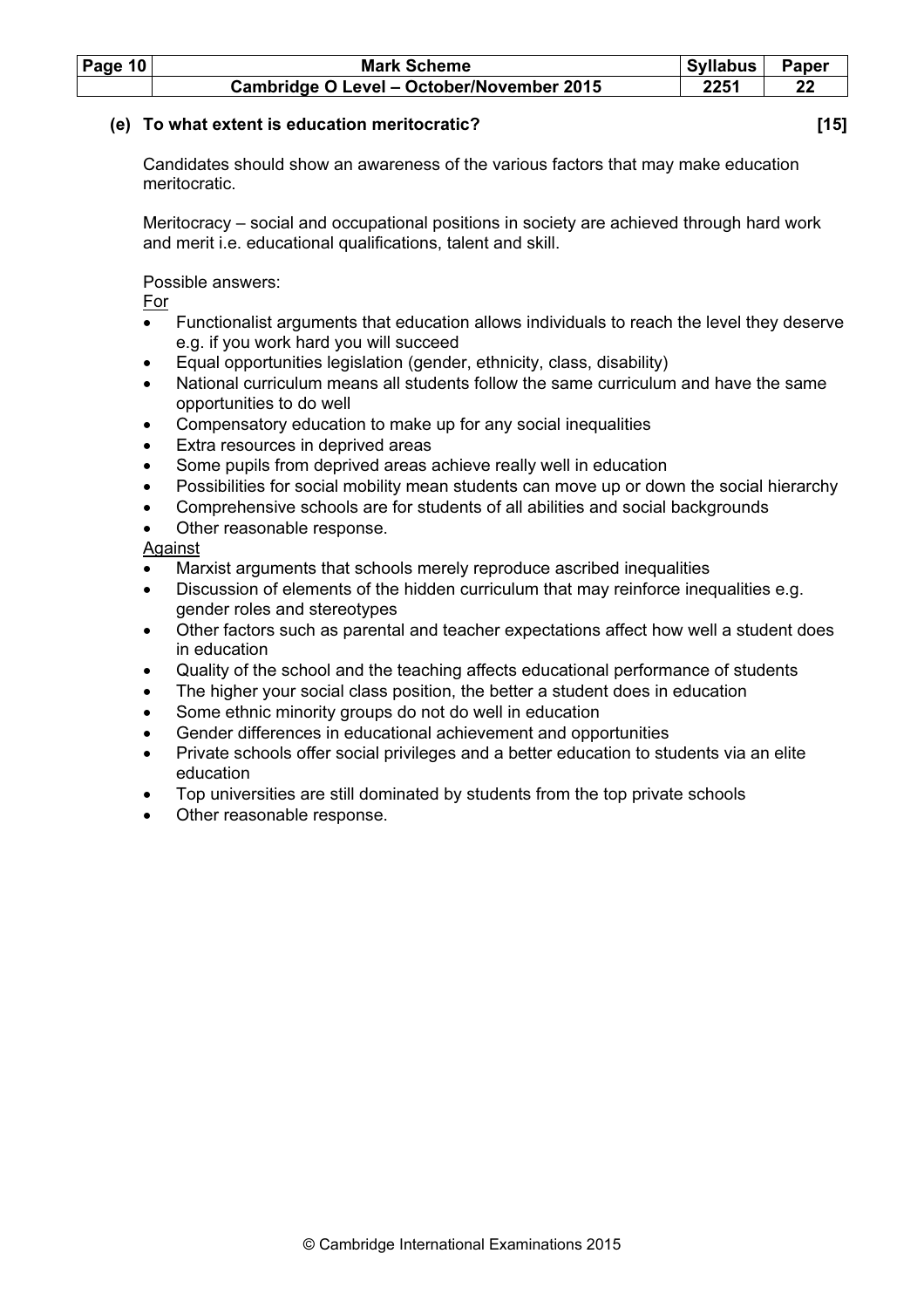| Page 11 | <b>Mark Scheme</b>                        | Syllabus | Paper |
|---------|-------------------------------------------|----------|-------|
|         | Cambridge O Level - October/November 2015 | 2251     |       |

No creditworthy response.

 $Band 1$  (1–4) Answers in this band may be vague and largely based on common sense showing limited knowledge of whether education is meritocratic. Use of sociological terms or concepts is very unlikely. Responses may be short, undeveloped and one-sided, e.g. you don't have the same chances if you are born poor. The term 'meritocracy' may not be understood. Lower in the band (1–2 marks) expect one or two weak points. Higher in the band (3–4 marks), candidates may offer more than two points or provide a weak definition of key terms, e.g. education is equal for everyone in the question.

#### $Band 2$  (5–8)

 In this band candidates will show some basic knowledge of whether education is meritocratic. Alternatively, they may offer an answer which is list-like in nature but there will be no real attempt to assess the issues raised by the question. There may be limited/some use of sociological terms or concepts. Responses may be underdeveloped and lack range. Answers may be simplistic and two-sided responses are unlikely – answers may list factors of equality or inequality e.g. everyone studies the same subjects at school, the results a person gets depend on how hard they work at school etc. Lower in the band, the response will be rather narrow in the points covered and there will be little development. Higher in the band, more points will be covered and there will be limited development of some points. Alternatively, a list-like answer with little development covering both sides of the argument may score up to 8 marks.

A one-sided answer cannot score higher than 8 marks.

 $Band\ 3$  (9–12) Answers in this band will show good sociological knowledge and understanding of whether education is meritocratic. Sociological terms and concepts will be used with greater accuracy and/or frequency. For the most part, answers will be well developed, focused on the question and there will be a range of points presented. Candidates may outline that e.g. equal opportunities legislation means that everyone has the same chances to be successful in education, therefore how well a student does is down to their efforts and hard work. However some social groups such as the higher classes still do better than others. There will be a twosided response but this may be unbalanced. At the bottom of the band, candidates may provide a narrower range of well-developed points. At the top of the band, expect a wider range of points and clear focus on the question.

 $Band 4$  (13–15) Answers in this band will show excellent knowledge and understanding of whether education is meritocratic. There will be a strong grasp of the argument as well as accurate and frequent use of sociological terms and concepts. Answers will be well developed, clearly focused on the question and discuss a wide range of points. Candidates may outline factors of underachievement and other factors which can compensate for social inequality e.g. teacher expectations, nature of the school, private versus state schools, setting, Functionalism, Marxism etc. Responses will be two-sided and balanced. At the bottom of the band (13 marks), the answer may lack a specific conclusion. Higher in the band, there will be a clear attempt to offer an assessment of the 'To what extent…?' part of the question through a focused conclusion. Candidates should show consideration of points for and against the debate, citing some of the examples given.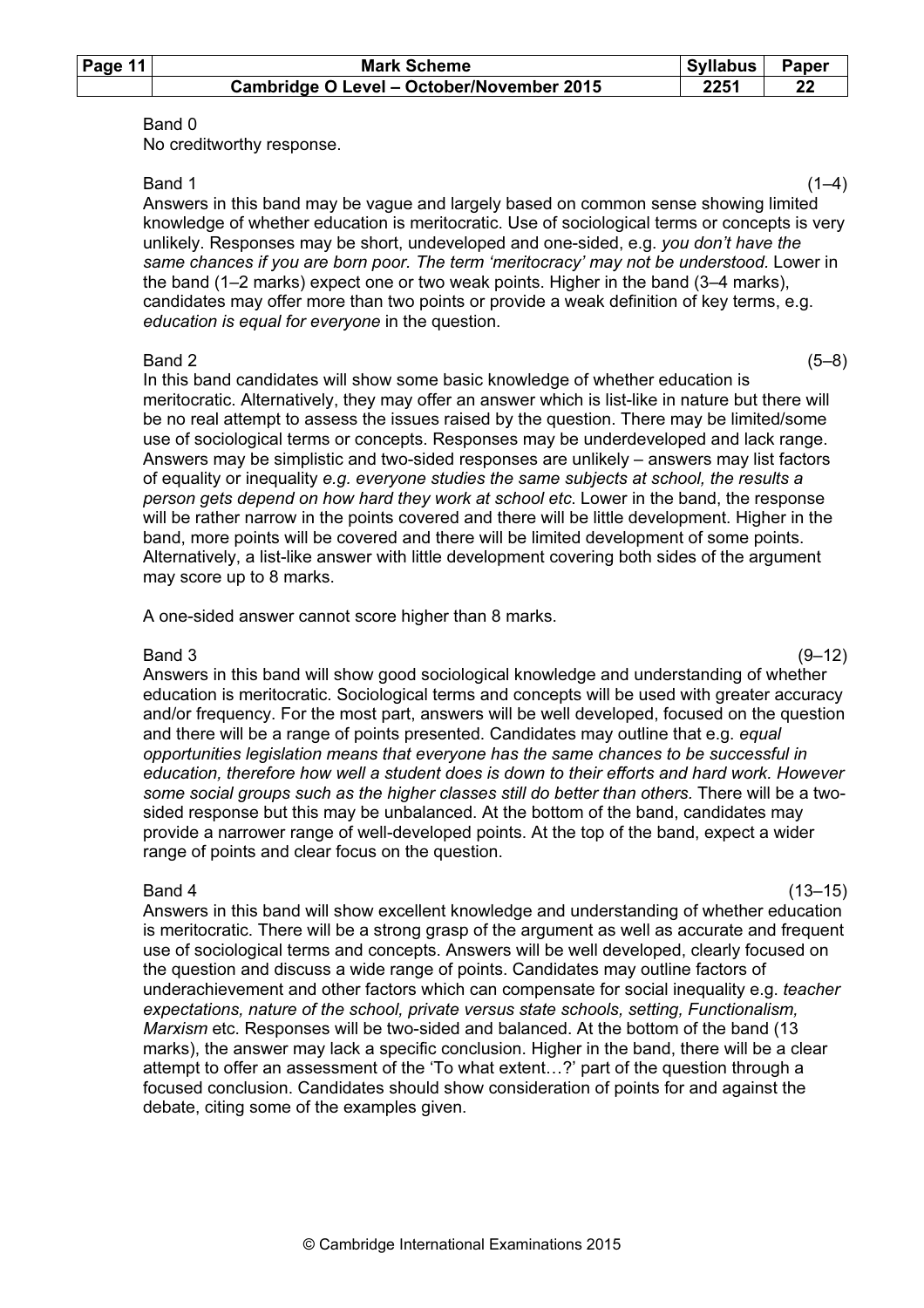| Page $12$ | <b>Mark Scheme</b>                        | Syllabus | Paper |
|-----------|-------------------------------------------|----------|-------|
|           | Cambridge O Level - October/November 2015 | 2251     | 22    |

### Section C: Crime, deviance and social control

3 New technologies are creating opportunities for new types of crime to be committed: for example, cybercrime. Sociologists debate whether formal or informal agencies of social control are more effective at controlling crime.

### (a) What is meant by the term 'cybercrime'? [2]

 Crime committed using a computer and the internet or network to steal a person's identity, sell fake goods, stalk victims, steal state secrets or spread computer viruses.

One mark for partial definition, e.g. crime using a computer/new technologies.

 Two marks for clear definition, e.g. any crime committed using a computer or new technologies such as the internet or hacking.

### (b) Describe two agencies of social control. [4]

 Candidates will describe two agencies of social control, these could be formal, informal or a mixture of both.

Possible answers:

- Police
- Prisons
- Armed forces
- The judiciary/courts
- The Government
- **Family**
- **Media**
- Education/schools
- Peer group
- **Workplace**
- **Religion**
- Other reasonable response.

One mark for each point correctly identified (up to maximum of two).

One mark for each point that is developed (up to a maximum of two).

### (c) Explain how crime is different to deviance. [6]

Candidates need to demonstrate an understanding of how crime and deviance are different.

Possible answers:

- Crime is an act that breaks the law
- Deviance is the breaking of social norms and values
- Not all crimes are deviant and not all acts of deviance are criminal
- Crime is seen to be more serious than deviance
- Criminal acts tend to have more severe sanctions associated with them than acts of deviance
- Other reasonable response.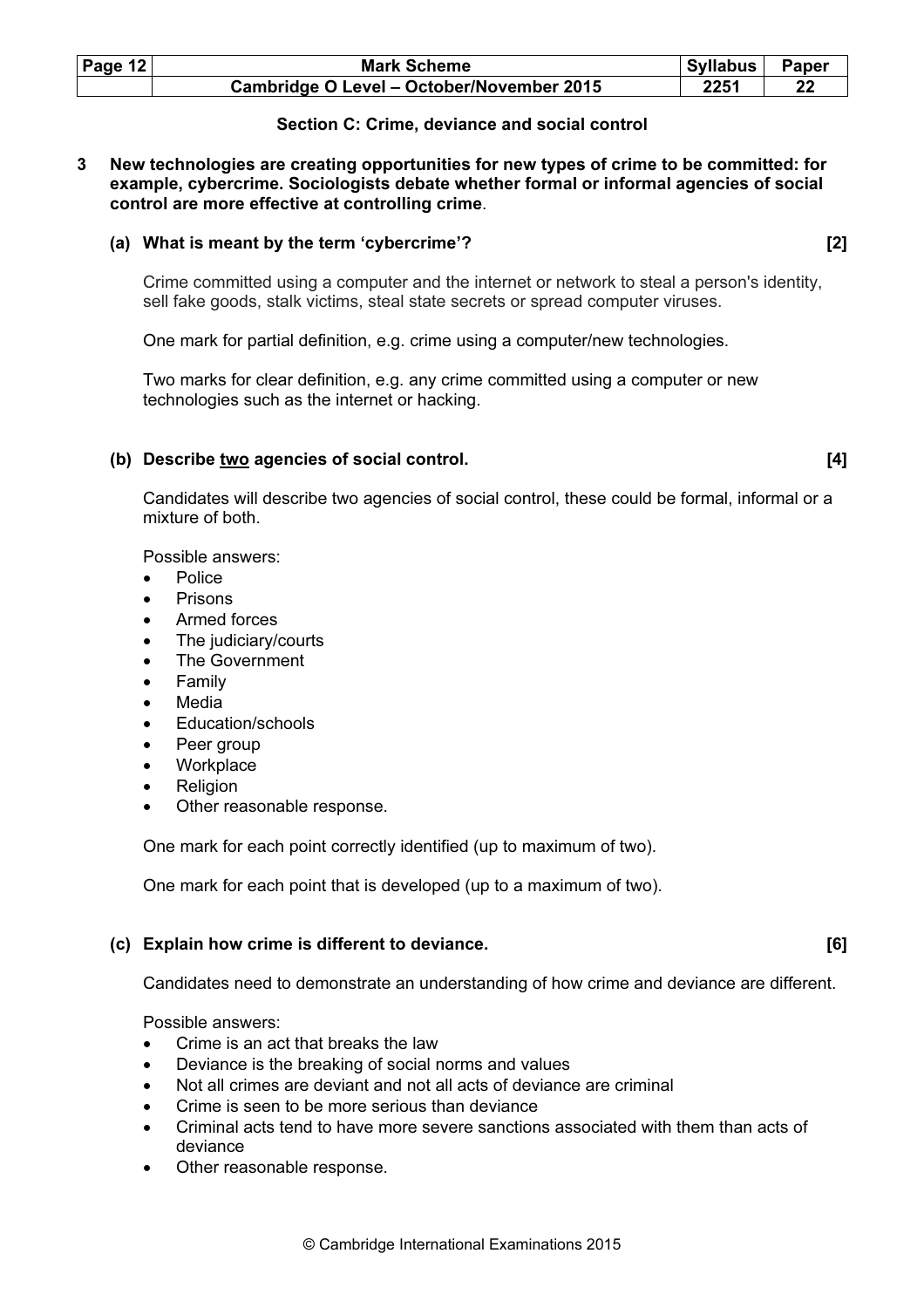| Page $13$ | <b>Mark Scheme</b>                        | Syllabus | Paper |
|-----------|-------------------------------------------|----------|-------|
|           | Cambridge O Level - October/November 2015 | 2251     |       |

No creditworthy response.

 $Band 1$  (1–3) Answers in this band will show only a limited awareness of how crime is different to deviance e.g. crime breaks the law. Responses may be short and undeveloped or underdeveloped. At the bottom of the band (1 mark), expect one weak point. Higher in the band (2–3 marks), candidates may offer more than one weak point, but there may be a tendency towards simplistic answers, engaging with sociological ideas without using sociological language.

 $Band 2$  (4–6) A clear and accurate explanation showing good sociological knowledge and understanding of how crime is different to deviance. Sociological terms and concepts should be expected, e.g. candidates may refer to: acts of crime and deviance with examples and refer to concepts such as conformity, sanctions, norms and values. This would be followed by explanation of factors leading to this. At the bottom of the band, the range of points covered may be narrow or lack detail. Higher in the band, answers will cover more than one factor in a welldeveloped way or cover several factors in less detail.

### (d) Explain why new technologies are leading to new crimes being committed. [8]

 Candidates need to identify relevant new technologies such as the internet and consider how they are leading to new crimes being committed.

Possible answers:

- No face to face interaction so greater possibilities for deception and less guilt involved
- Technology is global so therefore the range of possible victims is vast
- Money laundering and fraud is made easier by new technologies that allow accounts and identities to be hacked into
- New technologies allow protective measures to be broken down (censorship or security measures) so certain crimes can flourish i.e. in relation to trafficking, pornography etc.
- New technologies make new types of crimes possible i.e. spyware, hacking, spamming, identity theft, illegal downloading of music/films etc.
- Mobile phones, texts, e-mails, instant messaging etc. allow for ease of communication meaning that criminal activity is easier to maintain and organise i.e. from inside prison
- As technology changes so do the definitions of what is seen to be a crime e.g. cybercrime, use of social media
- The invisibility of much internet based crime means victims are unaware that they are victims of crime
- Other reasonable response.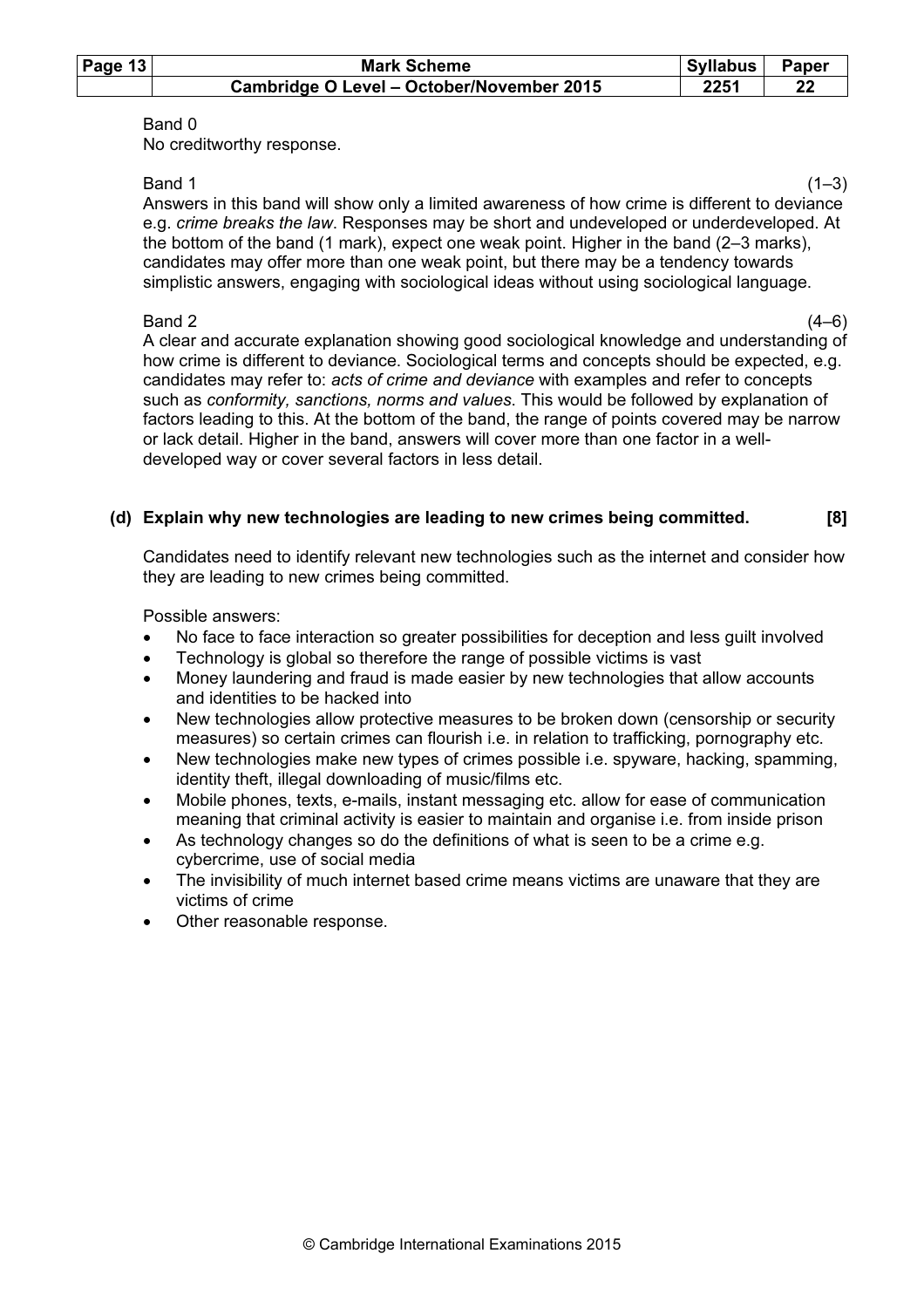| Page 14 | <b>Mark Scheme</b>                        | Syllabus | Paper |
|---------|-------------------------------------------|----------|-------|
|         | Cambridge O Level - October/November 2015 | 2251     |       |

No creditworthy response.

 $Band 1$  (1–3) Answers in this band will show only a limited awareness of why new technologies are leading to new crimes being committed. Candidates may not understand what is meant by new technologies. A tendency to description is likely. Responses may be short and undeveloped e.g. the internet causes lots of crimes, stated without explanation. Sociological terms and concepts are unlikely to be used. At the bottom of the band (1 mark), expect one weak point. Higher in the band (2–3 marks), candidates may offer more than one weak point.

### $Band 2$  (4–6)

 Answers in this band will show basic sociological knowledge and understanding of why new technologies are leading to new crimes being committed and reasons for this. Responses may be underdeveloped and lacking in range e.g. the internet and associated digital technologies makes communication quicker, cheaper and easier and so crime goes on. At the bottom of the band, candidates are unlikely to use sociological terms and concepts accurately. Higher in the band, candidates may be beginning to use sociological terms and concepts with greater accuracy. However, some aspects of the answer may only be partially developed/explained.

 $Band\ 3$  (7–8) Answers in this band will show good sociological knowledge and understanding of why new technologies are leading to new crimes being committed and will be well developed and explained e.g. candidates may discuss statistical evidence or examples of the rise in new internet/cybercrimes occurring. They can then expand on the explanation of this and other factors as necessary. Sociological terms and concepts will be used accurately overall. Answers will be well focused on the question and there will be a range of reasons presented. At the top of the band explanations will be clear throughout.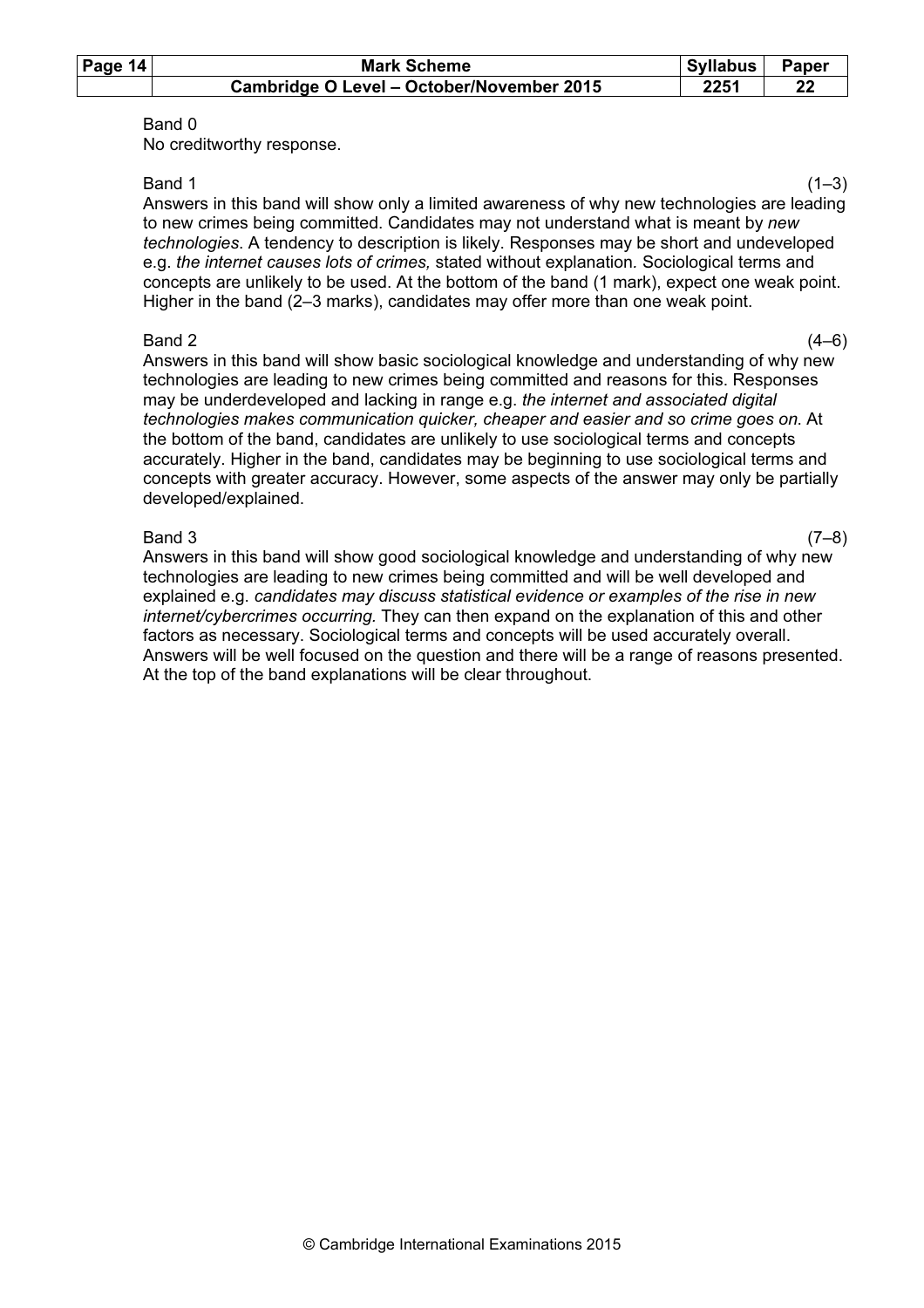| Page $15$ | <b>Mark Scheme</b>                        | <b>Syllabus</b> | <b>Paper</b> |
|-----------|-------------------------------------------|-----------------|--------------|
|           | Cambridge O Level - October/November 2015 | 2251            | 22           |

### (e) To what extent are formal agencies of social control more effective than informal agencies at controlling crime? **Example 2** and the set of the set of the set of the set of the set of the set of the set of the set of the set of the set of the set of the set of the set of the set of the set of the set of

 Candidates need to show an understanding of how formal and informal agencies control crime and which are more effective. These are likely to be different in different cultures and so examiners should be sensitive to this when marking. For example, tribal/family ties may be more important than government in some societies.

Possible answers:

For

- Formal agencies are perceived to be more serious and severe than informal ones
- Sanctions given out by formal agencies can be very severe imprisonment, removal of freedom and even the death penalty in some societies
- Formal agencies are backed up by the law
- The police have the power of arrest
- Prisons can take away freedom and restrict movement
- Courts and the judiciary have the power to sentence people and decide if they are innocent or guilty
- The armed forces have the power to use physical force and weaponry
- Governments make the law and decide what is legal and illegal
- Other reasonable response.

Against

- Informal agencies are around a person far more frequently than formal ones and so have more day-to-day influence
- Family is a primary agent of socialisation and so is the first institution a person comes into contact with
- Media is increasingly prevalent in society and has a lot of control over individuals through the use of role models, imitation and stereotyping
- Education can control individuals through the hidden curriculum
- Workplace controls people through negative sanctions such as the fear of losing a job and positive sanctions such as a promotion
- The peer group controls people through peer group pressure and conformity
- Religion controls people through dress codes, beliefs and rules
- Other reasonable response.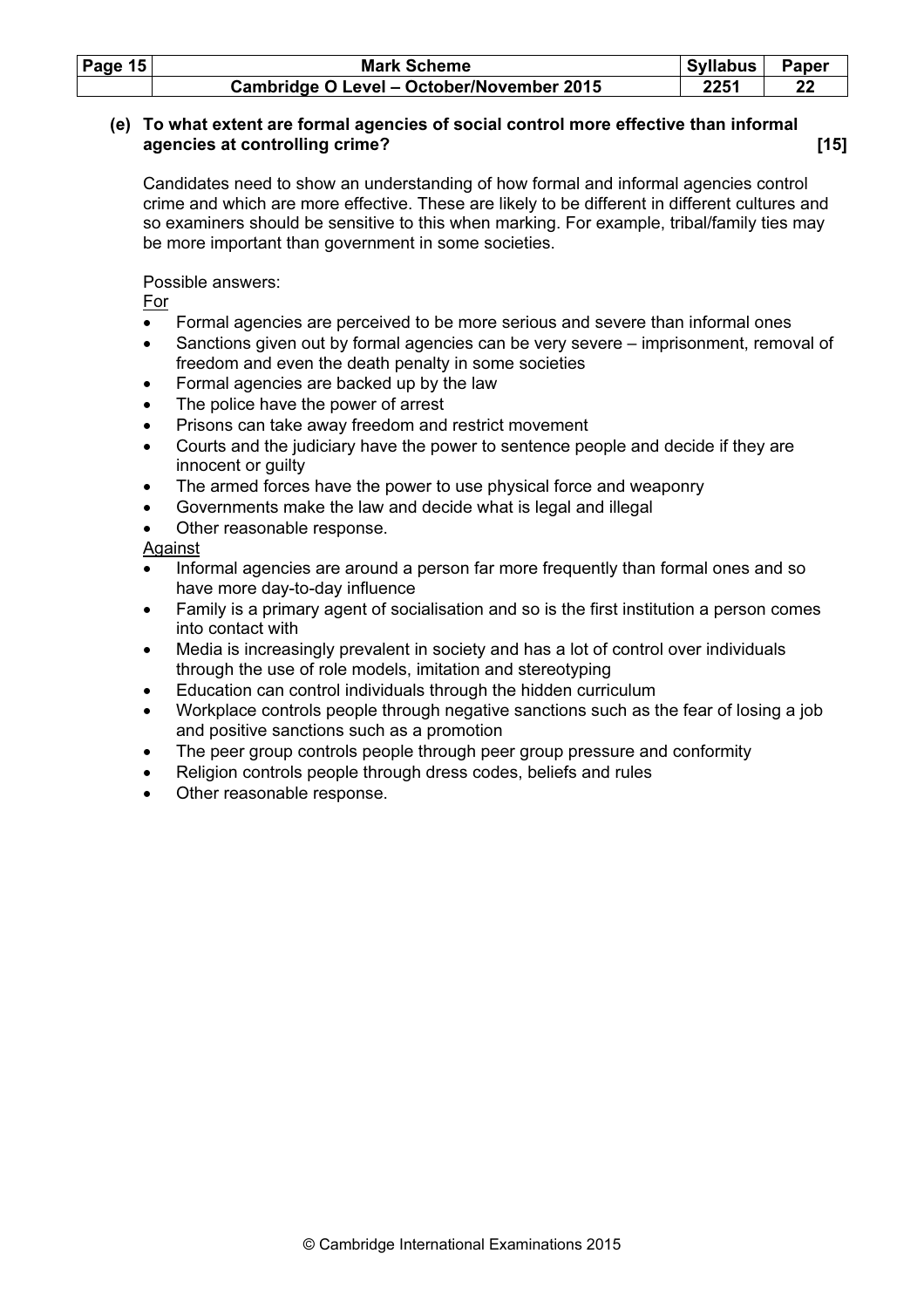| Page $16$ | <b>Mark Scheme</b>                        | Syllabus | Paper |
|-----------|-------------------------------------------|----------|-------|
|           | Cambridge O Level - October/November 2015 | 2251     |       |

No creditworthy response.

 $Band 1$  (1–4) Answers in this band may be vague and largely based on common sense showing limited knowledge of whether formal agencies are more effective than informal ones. Use of sociological terms or concepts is very unlikely. Responses may be short, undeveloped and one-sided, e.g. you don't want to go to prison so you don't commit crime. Lower in the band (1–2 marks), expect one or two weak points. Higher in the band (3–4 marks), candidates may offer more than two points or provide a weak definition of key terms, e.g. formal agencies are police and prisons in the question.

#### $Band 2$  (5–8)

 In this band candidates will show some basic knowledge of whether formal agencies are more effective than informal agencies at controlling crime. Alternatively, they may offer an answer which is list-like in nature but there will be no real attempt to assess the issues raised by the question. There may be limited/some use of sociological terms or concepts. Responses may be underdeveloped and lack range. Answers may be simplistic and twosided responses are unlikely e.g. candidates may discuss some agencies of social control but not be very clear which are formal and which are informal and the differences between them. Lower in the band, the response will be rather narrow in the points covered and there will be little development. Higher in the band, more points will be covered and there will be limited development of some points. Alternatively, a list-like answer with little development covering both sides of the argument may score up to 8 marks.

A one-sided answer cannot score higher than 8 marks.

### $Band\ 3$  (9–12)

 Answers in this band will show good sociological knowledge and understanding of whether formal agencies are more effective than informal agents at controlling crime. Sociological terms and concepts will be used with greater accuracy and/or frequency. For the most part, answers will be well developed, focused on the question and there will be a range of points presented. Candidates may agree that formal agencies are more effective at controlling crime, perhaps because they have more severe sanctions but also state how informal agencies can control crime i.e. through the hidden curriculum in education. There will be a two-sided response but this may be unbalanced. At the bottom of the band, candidates may provide a narrower range of well-developed points. At the top of the band, expect a wider range of points and clear focus on the question.

 $Band 4$  (13–15) Answers in this band will show excellent knowledge and understanding of whether formal agencies are more effective than informal ones at controlling crime. There will be a strong grasp of the argument as well as accurate and frequent use of sociological terms and concepts. Answers will be well developed, clearly focused on the question and discuss a wide range of points. For example, as well as discussing both formal and informal agencies candidates will also focus on the specific processes used by these agencies and how effective these are at controlling crime. Awareness may well be shown that effectiveness is not universal and different social groups may react differently. Responses will be two-sided and balanced. At the bottom of the band (13 marks), the answer may lack a specific conclusion. Higher in the band, there will be a clear attempt to offer an assessment of the 'To what extent...?' part of the question through a focused conclusion. Candidates should show consideration of points for and against the debate, citing some of the examples given.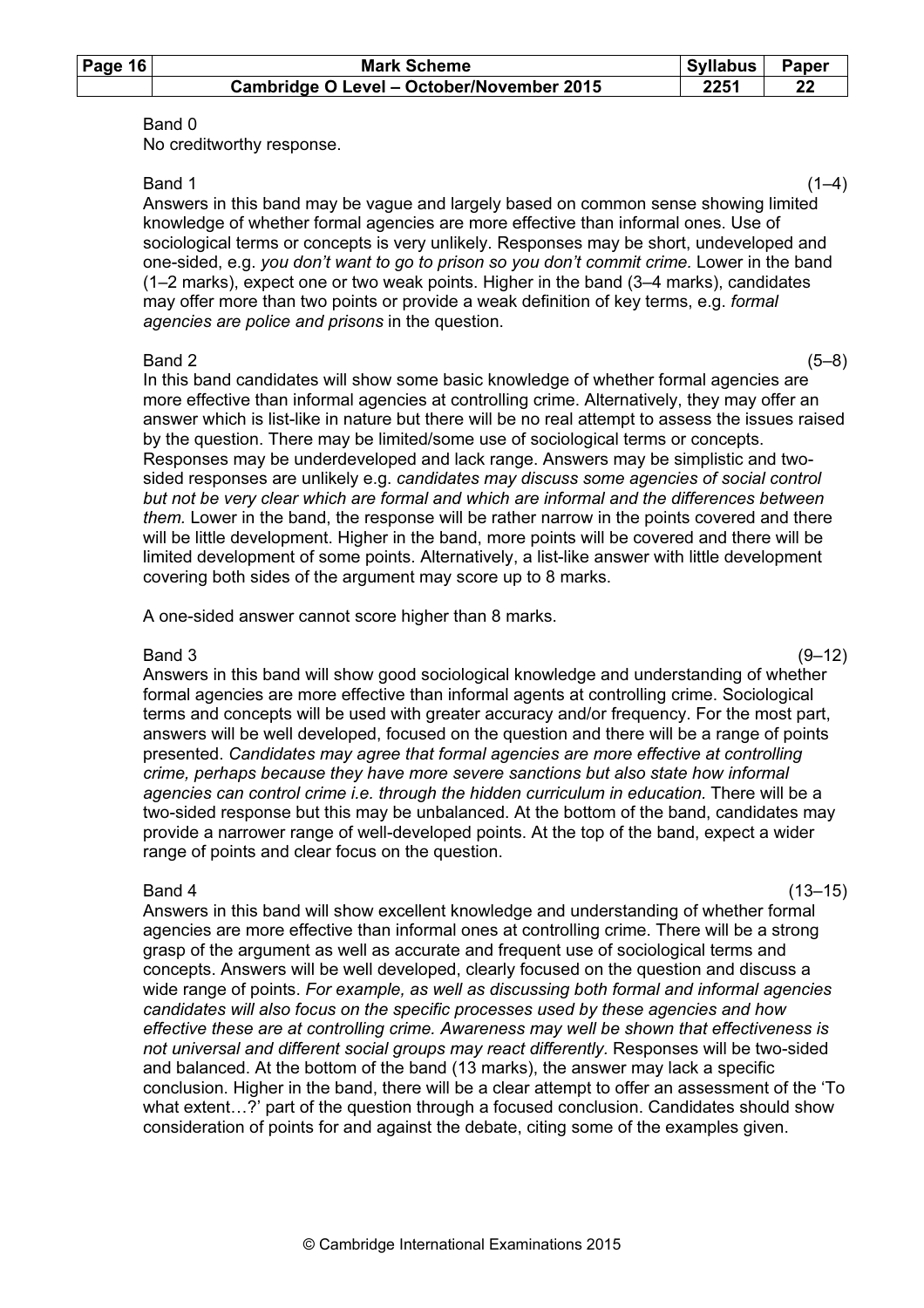| Page 17 | <b>Mark Scheme</b>                        | Syllabus | <b>Paper</b> |
|---------|-------------------------------------------|----------|--------------|
|         | Cambridge O Level - October/November 2015 | 2251     |              |

### Section D: Media

4 The media are all around us in many forms, one of which is the news. Certain news values are thought to exist that may determine whether a story is featured in the media or not.

### (a) What is meant by the term 'newsworthy'? [2]

 Those items selected by editors and journalists as being important and popular with the audience and thus which should be broadcast or published.

One mark for partial definition e.g. things in the media that will sell

 Two marks for clear definition e.g. the factors in a news story that make it popular with an audience and so are included in news stories and reports.

### (b) Describe two examples of news values in the media. [4]

Candidates will describe two examples of news values.

Possible answers:

- **Extraordinariness**
- Events considered as important
- Human emotion and interest
- Dramatic events and conflict
- Unexpectedness
- Shock tactics
- Recency and immediacy
- Celebrity based
- Easily understood
- Other reasonable response.

One mark for each point correctly identified (up to maximum of two).

One mark for each point that is developed (up to a maximum of two).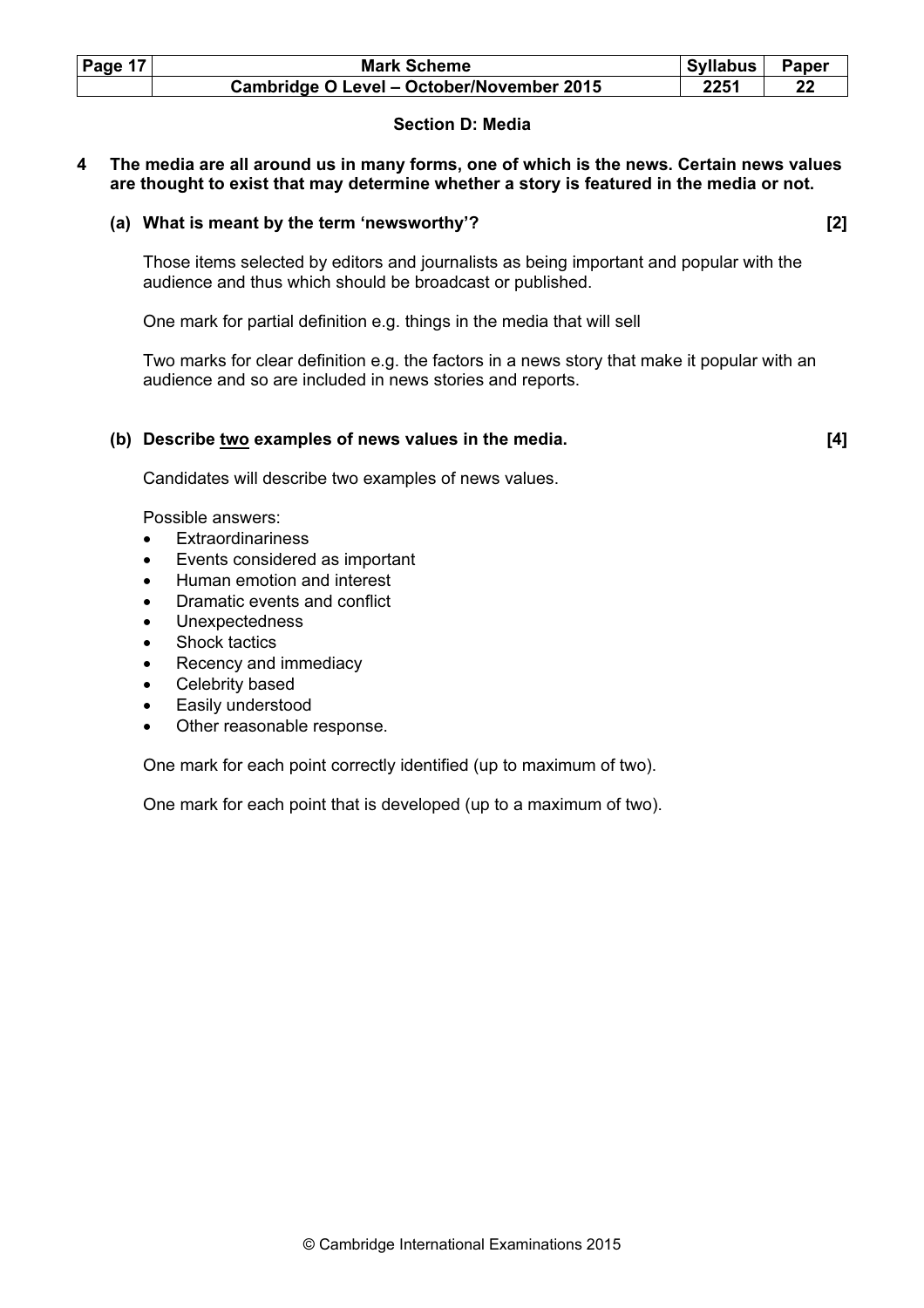| Page $18$ | <b>Mark Scheme</b>                        | Syllabus | Paper |
|-----------|-------------------------------------------|----------|-------|
|           | Cambridge O Level - October/November 2015 | 2251     |       |

### (c) Explain how the media represent the lifestyle of young people. [6]

 Candidates need to demonstrate an understanding of how the media represent young people's lives.

Possible answers:

- Stereotyping young people as a problem trouble makers, violent etc.
- Exaggerating occasionally deviant behaviour of young people and presenting it as the norm
- Folk devils and moral panics sensationalism
- Distortion manipulating the representations of young people, usually in order to sell
- Repetition the same type of representation seen over and over again until it becomes seen as the norm
- Lack of responsibilities, freedom and party lifestyles the TV show 'Skins' phenomenon
- Criminal and deviant behaviour i.e. under age sex, alcohol, drug taking etc.
- Globalisation presents a less traditional and more Western representation of young people and their lifestyles
- Young people suffering from homelessness, unemployment, marginalisation etc.
- Other reasonable response.

### Band 0

No creditworthy response.

 $Band 1$  (1–3) Answers in this band will show only a limited awareness of how the media represent the lifestyle of young people e.g. young people are shown doing bad things. Responses may be short and underdeveloped or undeveloped. At the bottom of the band (1 mark), expect one weak point. Higher in the band (2–3 marks), candidates may offer more than one weak point, but there may be a tendency towards simplistic answers, engaging with sociological ideas without using sociological language.

 $Band 2$  (4–6) A clear and accurate explanation showing good sociological knowledge and understanding of how the media represent the lifestyle of young people. Sociological terms and concepts should be expected. For example, a range of different representations will be discussed including processes such as distortion, repetition and stereotyping. This would be followed by explanation of factors leading to this. At the bottom of the band, the range of points covered may be narrow or lack detail. Higher in the band, answers will cover more than one factor in a well-developed way or cover several factors in less detail.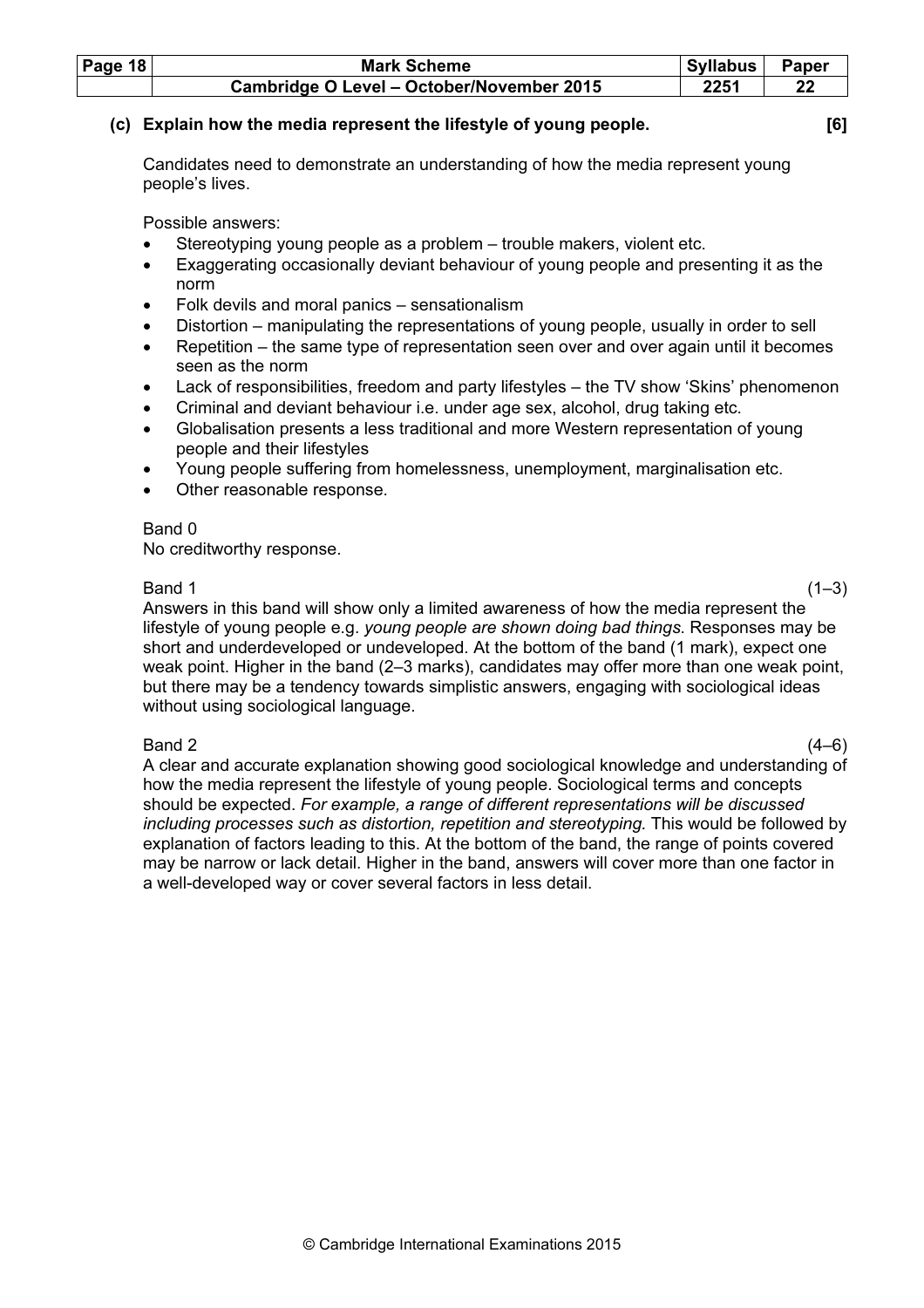| Page 19 | <b>Mark Scheme</b>                        | <b>Syllabus</b> | Paper |
|---------|-------------------------------------------|-----------------|-------|
|         | Cambridge O Level - October/November 2015 | 2251            | 22    |

### (d) Explain why censorship of the media may be necessary. [8]

 Candidates need to show an awareness of why censorship of the media may be necessary and may use contemporary examples in their discussion.

Possible answers:

- The increasing prevalence of the internet means explicit and undesirable content is becoming more easily and widely available and so makes censorship necessary
- Children need to be protected from 'adult' material in the media e.g. pornography, violence
- Lack of controls and regulation of certain aspects of the media means censorship is needed
- Offensive material such as that which is racist, sexist or homophobic should not be seen in the media
- The media can spread lies or insults about people which could ruin their reputation if there was no censorship (law of libel, slander etc.)
- During times of war some military information needs to remain confidential in order to protect the nation (DA Notice, Official Secrets Act)
- Self-censorship is not always effective
- Some information about the Government and its workings could damage society if it were to become common knowledge
- In totalitarian regimes censorship is necessary in order to maintain power and control
- Other reasonable response.

### Band 0

No creditworthy response.

 $Band 1$  (1–3) Answers in this band will show only a limited awareness of why censorship of the media is necessary. Candidates may not understand what is meant by censorship. A tendency to description is likely. Responses may be short and undeveloped e.g. 'violence and pornography' stated without explanation. Sociological terms and concepts are unlikely to be used. At the bottom of the band (1 mark), expect one weak point. Higher in the band (2–3 marks), candidates may offer more than one weak point.

 $Band 2$  (4–6) Answers in this band will show basic sociological knowledge and understanding of why censorship of the media is necessary and reasons for this. Responses may be underdeveloped and lacking in range. Candidates may explain some of the reasons such as to protect children, for national security etc. At the bottom of the band, candidates are unlikely to use sociological terms and concepts accurately. Higher in the band, candidates may be beginning to use sociological terms and concepts with greater accuracy. However, some aspects of the answer may only be partially developed/explained.

### $Band\ 3$  (7–8)

 Answers in this band will show good sociological knowledge and understanding of why censorship of the media is necessary and will be well developed and explained e.g. candidates may discuss different forms of the media, different genres and the difficulties of censoring the new media. Specific acts of censorship may be mentioned such as The Official Secrets Act and the DA-Notice. They can then expand on the explanation of this and other factors as necessary. Sociological terms and concepts will be used accurately overall. Answers will be well focused on the question and there will be a range of reasons presented. At the top of the band explanations will be clear throughout.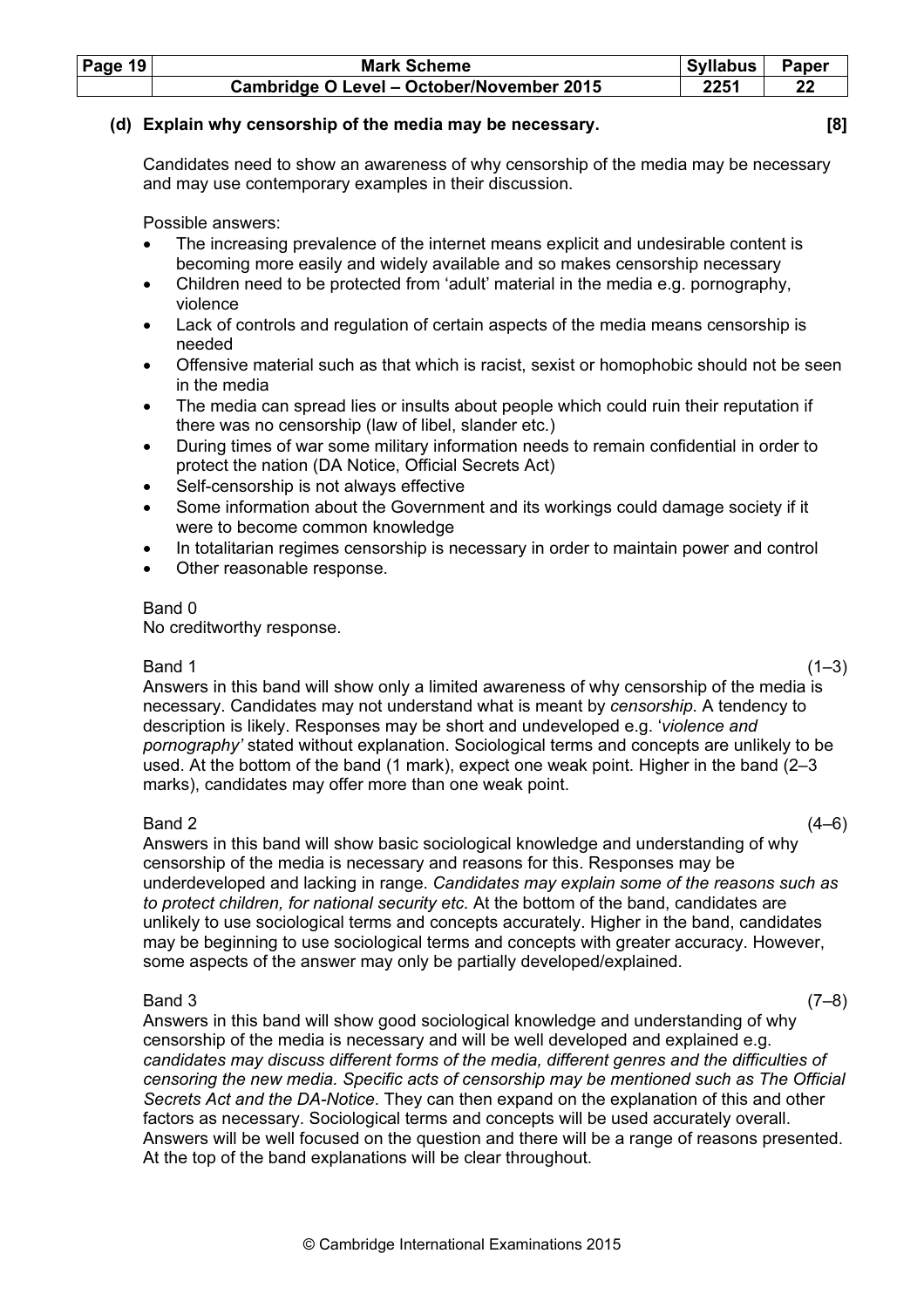| Page $20$ | <b>Mark Scheme</b>                        | <b>Syllabus</b> | <b>Paper</b> |
|-----------|-------------------------------------------|-----------------|--------------|
|           | Cambridge O Level - October/November 2015 | 2251            |              |

### (e) To what extent is the Pluralist view of the media accurate? [15]

 Candidates will need to accurately identify what is meant by the Pluralist view and how accurate this is.

 Pluralists believe that the audience have control of today's media content in contrast to the Marxists, who believe that who owns the media is vital in determining output.

Possible answers:

For

- Increased levels of audience interactivity means that the audience effectively decide upon media content and outcomes
- Possibilities for user generated content through, for example, social media sites blogging sites means that the audience determine media content today
- New media offers such a vast array of choice to a global audience that no single group or class can impose its views onto others making the media more democratic
- The media today covers all kinds of interests and points of view
- New technologies means that ordinary people have the opportunities to create their own media products and distribute them around the world
- Today's media has to cater for all kinds of tastes and interests if the audience doesn't like it then they will quite simply not consume it and choose something else instead
- Freedom of speech is allowed in most of the world's media
- The media gives an unbiased account of news as TV news, for example, has to be impartial in the UK
- Media effects theories such as uses and gratifications and active audience models
- Other reasonable response.

Against

- Marxists believe the content of the media reflects the views of the media owners and the most powerful people in society
- Not all groups have the same levels of access and opportunity to get their views across in the media – factors such as class, affluence, ethnicity and gender are all relevant here
- Ideas or groups who threaten the 'status quo' are typically ignored, criticised or ridiculed in the media
- There may be more media products to choose from but is there actually any more content or is it just more of the same?
- News values and definitions of newsworthiness means that only certain stories and events receive media coverage
- The media aim to manipulate public opinion not merely reflect it i.e. spin doctors
- Media effects theories such as the hypodermic syringe and passive audience models
- Other reasonable response.